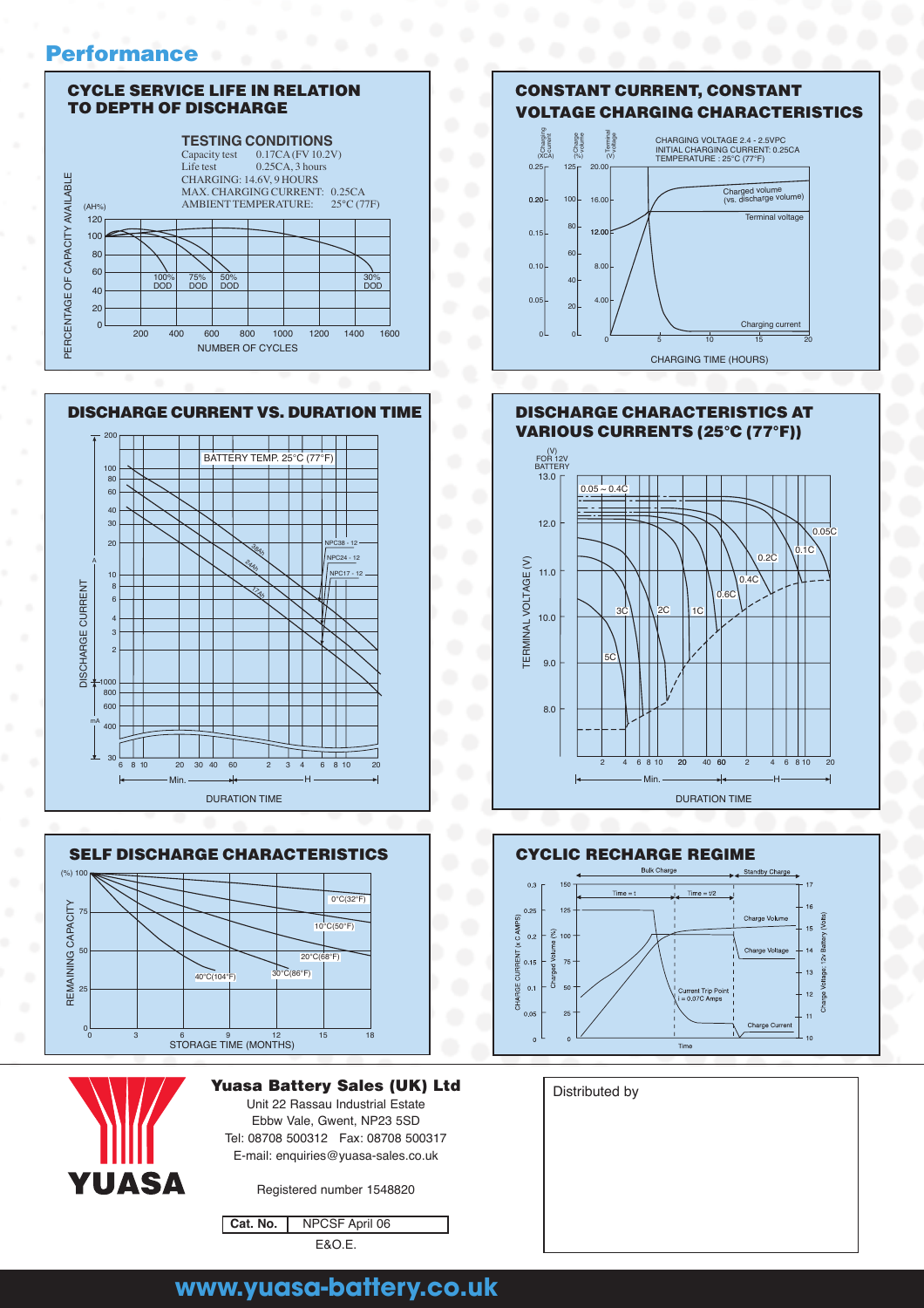



# **NPC Series**

VALVE REGULATED LEAD-ACID BATTERIES CYCLIC APPLICATION

**NPC**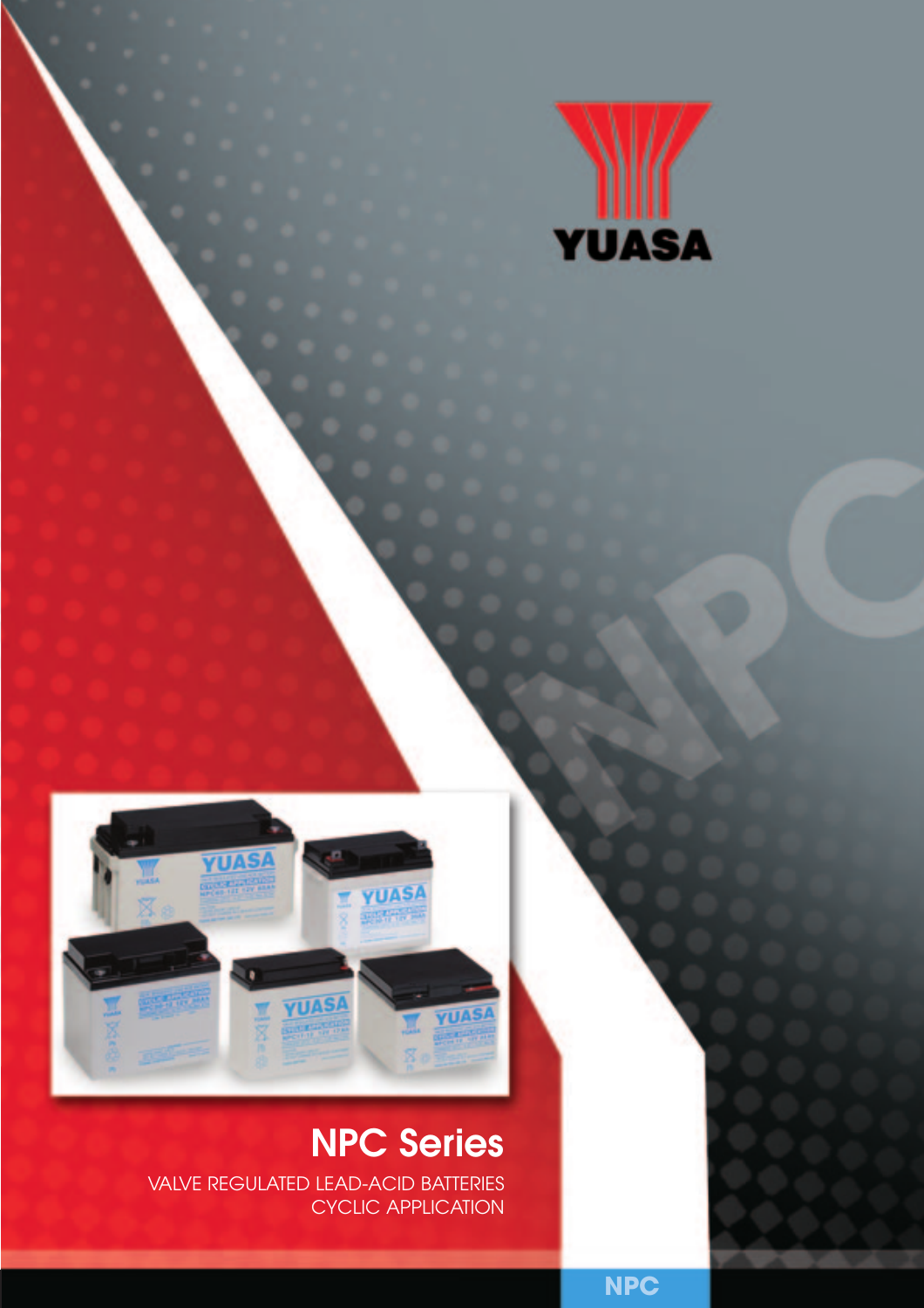# **YUASA NPC SERIES**

The low maintenance and valve regulated constructions combine with heavy-duty plates and unique separator systems to make NPC service twice as long as conventional counterparts.

# **FEATURES**

#### **1. Double cycle life**

NPC operates 500 charge/discharge cycles or twice as many cycles as conventional cycle use batteries at 75%D.O.D. (depth of discharge).



#### **2. Valve-regulated and maintenance-free**

Battery electrolyte retained solidly in the separator and the innovative gas recombinant system allows minimum gas emittance freeing the user from maintenance.

#### **3. Durability for deep discharge use**

Yuasa's state-of-the-art plate barrier prevention and the unique separator systems help endure deep discharge use thus considerably prolonging battery's service life.

#### **4. Minimal self-discharge**

Cyclic use batteries tend to be left discharged after usage causing plate corrosion leading to shortened life. Self discharge rate of NPC is as small as only 0.1% a day at 20°C and thus extends the storage period allowed.

#### **Operating temperature range**

| Charge:    | $-15 \sim 50^{\circ}$ C | $(5 \sim 122$ °F)        |
|------------|-------------------------|--------------------------|
| Discharge: | $-15 \sim 50^{\circ}$ C | $(5 \sim 122^{\circ}F)$  |
| Storage:   | $-20 \sim 50^{\circ}$ C | $(-4 \sim 122^{\circ}F)$ |

#### **Recommended charging meth**

| Current: | Max. 0.25CA        |
|----------|--------------------|
| Voltage: | $2.4 \sim 2.5$ VPC |

## **Applications**

- Wheelchairs
- Golf trolley
- Professional Electric Tools
- Emergency Lighting
- Mobility Scooters
- Sprayers
- Photovoltaics
- Industrial applications
- Communications
- Lifts
- Pumps
- Measuring instruments
- AGV (Automatic guided vehicle)
- Magnetic lifts